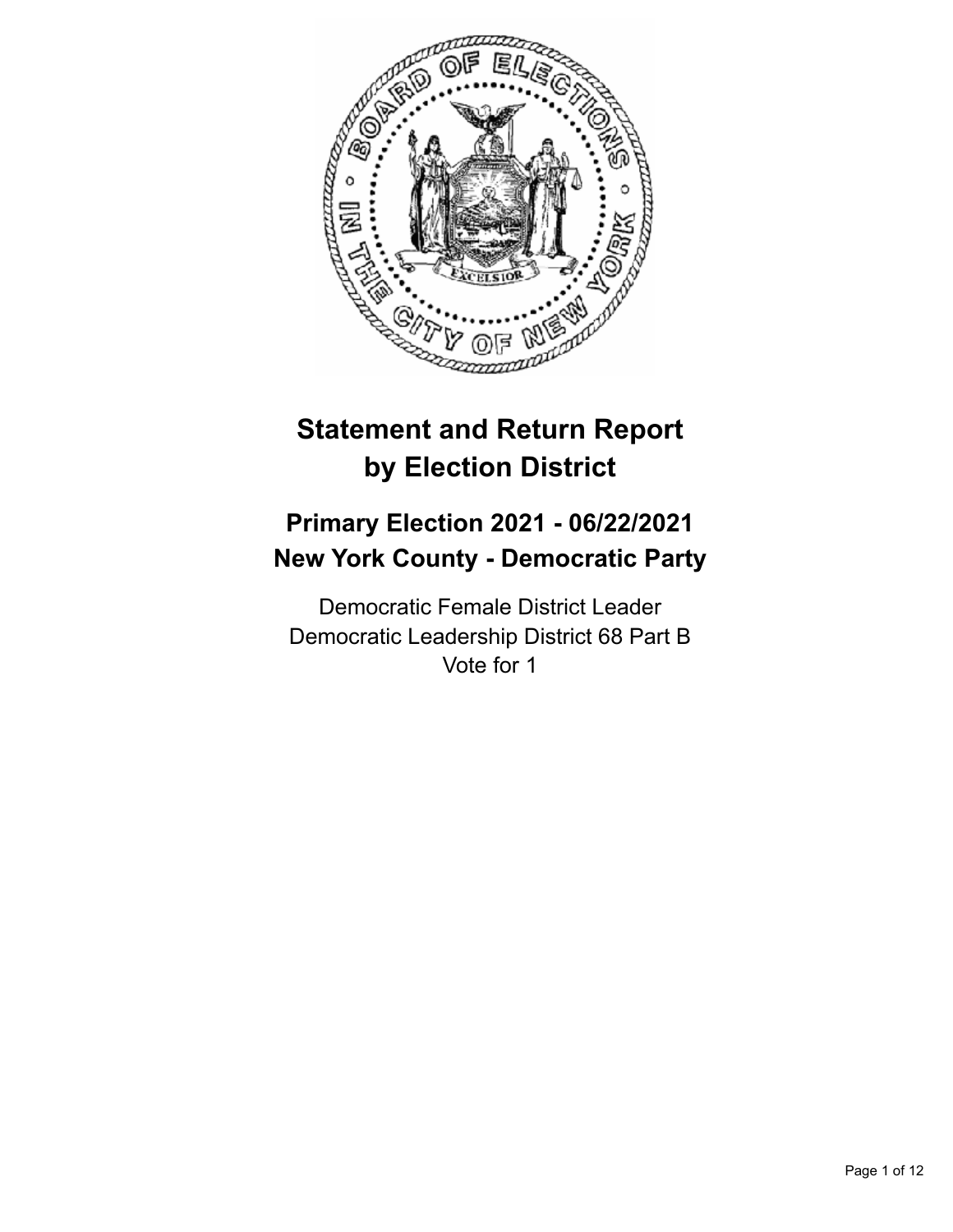

| <b>PUBLIC COUNTER</b>                                    | 199      |
|----------------------------------------------------------|----------|
| <b>MANUALLY COUNTED EMERGENCY</b>                        | $\Omega$ |
| ABSENTEE / MILITARY                                      | 24       |
| <b>AFFIDAVIT</b>                                         | 4        |
| <b>Total Ballots</b>                                     | 227      |
| Less - Inapplicable Federal/Special Presidential Ballots | 0        |
| <b>Total Applicable Ballots</b>                          | 227      |
| ANTOINETTE D. GLOVER                                     | 38       |
| <b>MONISHA MAPP</b>                                      | 19       |
| PEGGY A. MORALES                                         | 85       |
| <b>THERESA ROWELL</b>                                    | 15       |
| <b>Total Votes</b>                                       | 157      |
| Unrecorded                                               | 70       |

## **016/68**

| PUBLIC COUNTER                                           | 137          |
|----------------------------------------------------------|--------------|
| MANUALLY COUNTED EMERGENCY                               | 0            |
| ABSENTEE / MILITARY                                      | 5            |
| AFFIDAVIT                                                | $\mathbf{0}$ |
| <b>Total Ballots</b>                                     | 142          |
| Less - Inapplicable Federal/Special Presidential Ballots | 0            |
| <b>Total Applicable Ballots</b>                          | 142          |
| ANTOINETTE D. GLOVER                                     | 45           |
| <b>MONISHA MAPP</b>                                      | 9            |
| PEGGY A. MORALES                                         | 48           |
| THERESA ROWELL                                           | 17           |
| YSABEL ABREU (WRITE-IN)                                  | 1            |
| <b>Total Votes</b>                                       | 120          |
| Unrecorded                                               | 22           |

| <b>PUBLIC COUNTER</b>                                    | 109 |
|----------------------------------------------------------|-----|
| <b>MANUALLY COUNTED EMERGENCY</b>                        | 0   |
| ABSENTEE / MILITARY                                      | 12  |
| <b>AFFIDAVIT</b>                                         | 18  |
| <b>Total Ballots</b>                                     | 139 |
| Less - Inapplicable Federal/Special Presidential Ballots | 0   |
| <b>Total Applicable Ballots</b>                          | 139 |
| ANTOINETTE D. GLOVER                                     | 33  |
| <b>MONISHA MAPP</b>                                      | 24  |
| PEGGY A. MORALES                                         | 41  |
| <b>THERESA ROWELL</b>                                    | 7   |
| DANELLY BERTO (WRITE-IN)                                 | 1   |
| SOPHIA BURKE (WRITE-IN)                                  | 1   |
| UNATTRIBUTABLE WRITE-IN (WRITE-IN)                       | 1   |
| <b>Total Votes</b>                                       | 108 |
| Unrecorded                                               | 31  |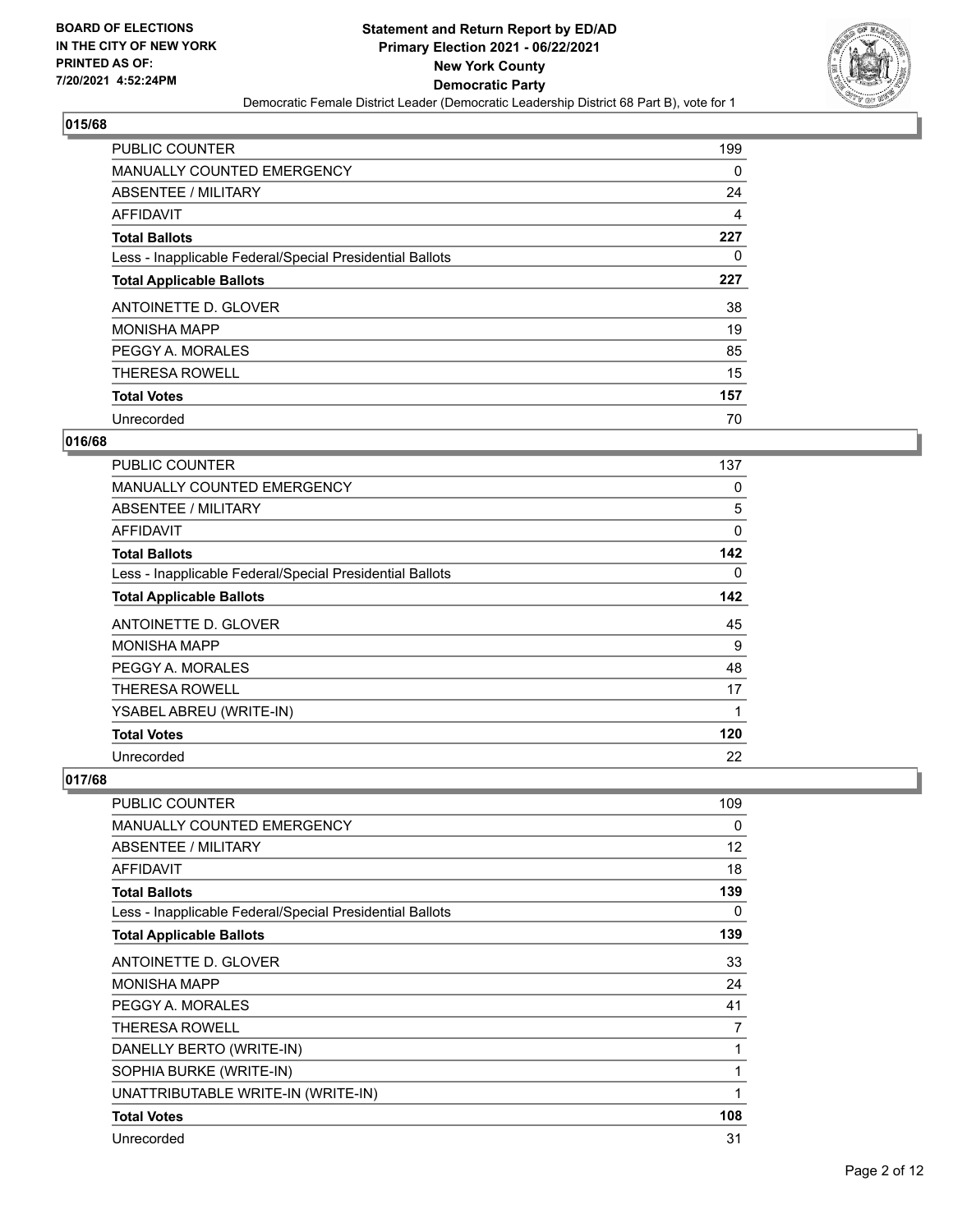

| <b>PUBLIC COUNTER</b>                                    | 99       |
|----------------------------------------------------------|----------|
| <b>MANUALLY COUNTED EMERGENCY</b>                        | $\Omega$ |
| ABSENTEE / MILITARY                                      | 12       |
| AFFIDAVIT                                                | 0        |
| <b>Total Ballots</b>                                     | 111      |
| Less - Inapplicable Federal/Special Presidential Ballots | 0        |
| <b>Total Applicable Ballots</b>                          | 111      |
| ANTOINETTE D. GLOVER                                     | 27       |
| <b>MONISHA MAPP</b>                                      | 12       |
| PEGGY A. MORALES                                         | 43       |
| <b>THERESA ROWELL</b>                                    | 7        |
| UNATTRIBUTABLE WRITE-IN (WRITE-IN)                       |          |
| <b>Total Votes</b>                                       | 90       |
| Unrecorded                                               | 21       |

## **021/68**

| PUBLIC COUNTER                                           | 109            |
|----------------------------------------------------------|----------------|
| MANUALLY COUNTED EMERGENCY                               | 0              |
| ABSENTEE / MILITARY                                      | $\overline{4}$ |
| AFFIDAVIT                                                | 7              |
| <b>Total Ballots</b>                                     | 120            |
| Less - Inapplicable Federal/Special Presidential Ballots | $\Omega$       |
| <b>Total Applicable Ballots</b>                          | 120            |
| ANTOINETTE D. GLOVER                                     | 25             |
| <b>MONISHA MAPP</b>                                      | 8              |
| PEGGY A. MORALES                                         | 43             |
| <b>THERESA ROWELL</b>                                    | 9              |
| <b>Total Votes</b>                                       | 85             |
| Unrecorded                                               | 35             |

| <b>PUBLIC COUNTER</b>                                    | 201            |
|----------------------------------------------------------|----------------|
| MANUALLY COUNTED EMERGENCY                               | 0              |
| ABSENTEE / MILITARY                                      | $\overline{7}$ |
| AFFIDAVIT                                                | 3              |
| <b>Total Ballots</b>                                     | 211            |
| Less - Inapplicable Federal/Special Presidential Ballots | 0              |
| <b>Total Applicable Ballots</b>                          | 211            |
| ANTOINETTE D. GLOVER                                     | 38             |
| <b>MONISHA MAPP</b>                                      | 22             |
| PEGGY A. MORALES                                         | 92             |
| <b>THERESA ROWELL</b>                                    | 12             |
| <b>Total Votes</b>                                       | 164            |
| Unrecorded                                               | 47             |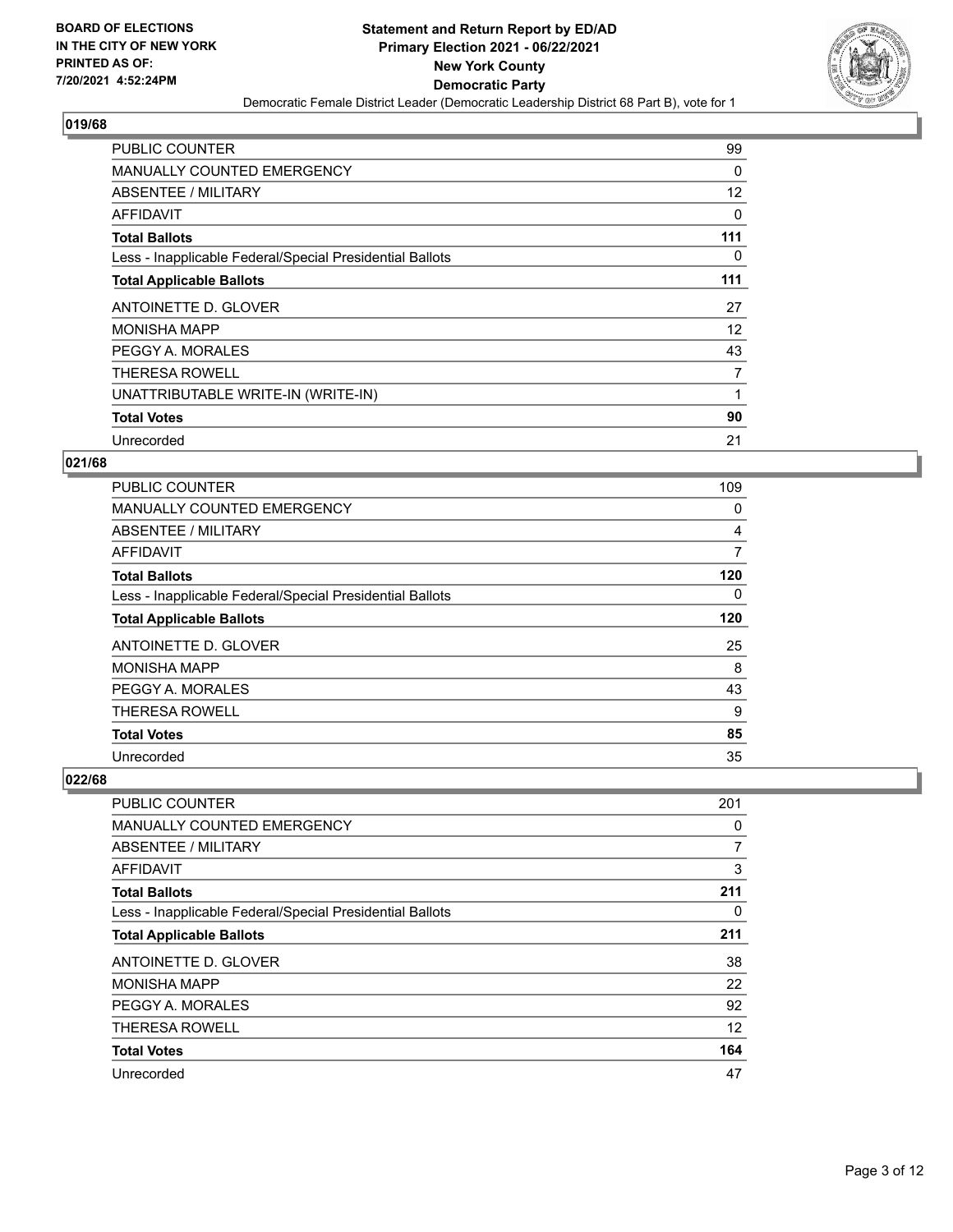

| PUBLIC COUNTER                                           | 146 |
|----------------------------------------------------------|-----|
| <b>MANUALLY COUNTED EMERGENCY</b>                        | 0   |
| ABSENTEE / MILITARY                                      | 14  |
| AFFIDAVIT                                                |     |
| <b>Total Ballots</b>                                     | 161 |
| Less - Inapplicable Federal/Special Presidential Ballots | 0   |
| <b>Total Applicable Ballots</b>                          | 161 |
| ANTOINETTE D. GLOVER                                     | 21  |
| <b>MONISHA MAPP</b>                                      | 17  |
| PEGGY A. MORALES                                         | 66  |
| <b>THERESA ROWELL</b>                                    | 10  |
| RAFAEL L. HERNANDEZ (WRITE-IN)                           | 2   |
| <b>Total Votes</b>                                       | 116 |
| Unrecorded                                               | 45  |

## **032/68**

| PUBLIC COUNTER                                           | 78 |
|----------------------------------------------------------|----|
| MANUALLY COUNTED EMERGENCY                               | 0  |
| ABSENTEE / MILITARY                                      | 2  |
| <b>AFFIDAVIT</b>                                         | 2  |
| <b>Total Ballots</b>                                     | 82 |
| Less - Inapplicable Federal/Special Presidential Ballots | 0  |
| <b>Total Applicable Ballots</b>                          | 82 |
| ANTOINETTE D. GLOVER                                     | 21 |
| <b>MONISHA MAPP</b>                                      | 7  |
| PEGGY A. MORALES                                         | 29 |
| <b>THERESA ROWELL</b>                                    | 8  |
| <b>Total Votes</b>                                       | 65 |
| Unrecorded                                               | 17 |

| <b>PUBLIC COUNTER</b>                                    | 150 |
|----------------------------------------------------------|-----|
| MANUALLY COUNTED EMERGENCY                               | 0   |
| ABSENTEE / MILITARY                                      | 11  |
| AFFIDAVIT                                                | 2   |
| <b>Total Ballots</b>                                     | 163 |
| Less - Inapplicable Federal/Special Presidential Ballots | 0   |
| <b>Total Applicable Ballots</b>                          | 163 |
| ANTOINETTE D. GLOVER                                     | 42  |
| <b>MONISHA MAPP</b>                                      | 16  |
| PEGGY A. MORALES                                         | 59  |
| <b>THERESA ROWELL</b>                                    | 7   |
| <b>Total Votes</b>                                       | 124 |
| Unrecorded                                               | 39  |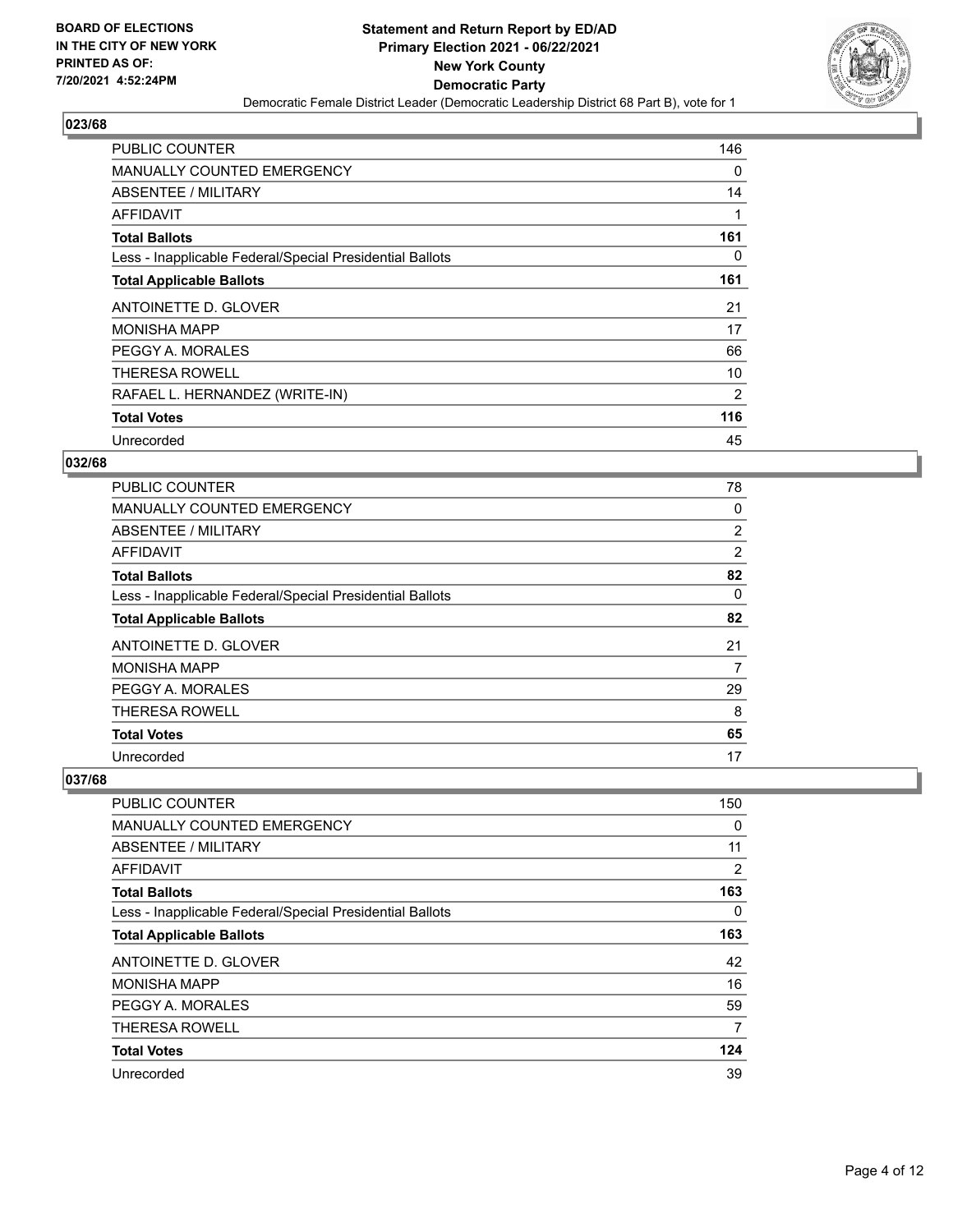

| <b>PUBLIC COUNTER</b>                                    | 162 |
|----------------------------------------------------------|-----|
| <b>MANUALLY COUNTED EMERGENCY</b>                        | 0   |
| ABSENTEE / MILITARY                                      | 14  |
| AFFIDAVIT                                                | 7   |
| <b>Total Ballots</b>                                     | 183 |
| Less - Inapplicable Federal/Special Presidential Ballots | 0   |
| <b>Total Applicable Ballots</b>                          | 183 |
| ANTOINETTE D. GLOVER                                     | 23  |
| <b>MONISHA MAPP</b>                                      | 26  |
| PEGGY A. MORALES                                         | 77  |
| <b>THERESA ROWELL</b>                                    | 11  |
| MELISSA MARK-VIVERITO (WRITE-IN)                         |     |
| ZARAIDA SALKRUP (WRITE-IN)                               | 1   |
| <b>Total Votes</b>                                       | 139 |
| Unrecorded                                               | 44  |

#### **039/68**

| <b>PUBLIC COUNTER</b>                                    | 171 |
|----------------------------------------------------------|-----|
| <b>MANUALLY COUNTED EMERGENCY</b>                        | 0   |
| ABSENTEE / MILITARY                                      | 12  |
| AFFIDAVIT                                                | 5   |
| <b>Total Ballots</b>                                     | 188 |
| Less - Inapplicable Federal/Special Presidential Ballots | 0   |
| <b>Total Applicable Ballots</b>                          | 188 |
| ANTOINETTE D. GLOVER                                     | 39  |
| <b>MONISHA MAPP</b>                                      | 29  |
| PEGGY A. MORALES                                         | 68  |
| <b>THERESA ROWELL</b>                                    | 7   |
| UNATTRIBUTABLE WRITE-IN (WRITE-IN)                       | 1   |
| <b>Total Votes</b>                                       | 144 |
| Unrecorded                                               | 44  |

| <b>PUBLIC COUNTER</b>                                    | 164 |
|----------------------------------------------------------|-----|
| <b>MANUALLY COUNTED EMERGENCY</b>                        | 0   |
| ABSENTEE / MILITARY                                      | 18  |
| AFFIDAVIT                                                | 1   |
| <b>Total Ballots</b>                                     | 183 |
| Less - Inapplicable Federal/Special Presidential Ballots | 0   |
| <b>Total Applicable Ballots</b>                          | 183 |
| ANTOINETTE D. GLOVER                                     | 41  |
| <b>MONISHA MAPP</b>                                      | 20  |
| PEGGY A. MORALES                                         | 78  |
| <b>THERESA ROWELL</b>                                    | 9   |
| <b>Total Votes</b>                                       | 148 |
| Unrecorded                                               | 35  |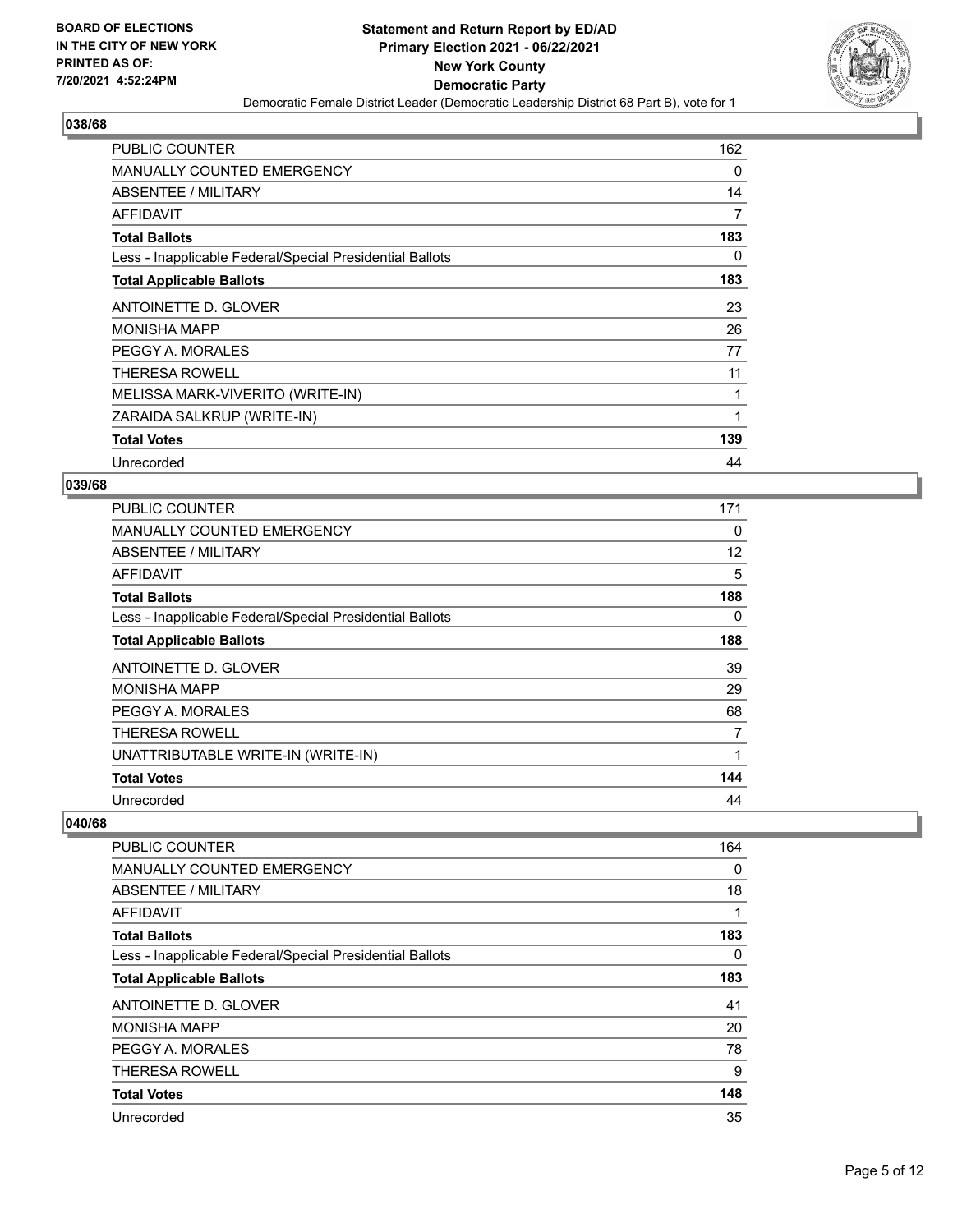

| <b>PUBLIC COUNTER</b>                                    | 101 |
|----------------------------------------------------------|-----|
| <b>MANUALLY COUNTED EMERGENCY</b>                        | 0   |
| ABSENTEE / MILITARY                                      | 12  |
| AFFIDAVIT                                                | 2   |
| <b>Total Ballots</b>                                     | 115 |
| Less - Inapplicable Federal/Special Presidential Ballots | 0   |
| <b>Total Applicable Ballots</b>                          | 115 |
| ANTOINETTE D. GLOVER                                     | 24  |
| <b>MONISHA MAPP</b>                                      | 16  |
| PEGGY A. MORALES                                         | 47  |
| THERESA ROWELL                                           | 9   |
| UNATTRIBUTABLE WRITE-IN (WRITE-IN)                       | 1   |
| <b>Total Votes</b>                                       | 97  |
| Unrecorded                                               | 18  |

#### **045/68**

| <b>PUBLIC COUNTER</b>                                    | 63 |
|----------------------------------------------------------|----|
| MANUALLY COUNTED EMERGENCY                               | 0  |
| ABSENTEE / MILITARY                                      | 5  |
| AFFIDAVIT                                                | 1  |
| <b>Total Ballots</b>                                     | 69 |
| Less - Inapplicable Federal/Special Presidential Ballots | 0  |
| <b>Total Applicable Ballots</b>                          | 69 |
| ANTOINETTE D. GLOVER                                     | 16 |
| <b>MONISHA MAPP</b>                                      | 11 |
| PEGGY A. MORALES                                         | 16 |
| THERESA ROWELL                                           | 11 |
| PAPERBOY LOVE PRINCE (WRITE-IN)                          |    |
| UNATTRIBUTABLE WRITE-IN (WRITE-IN)                       | 1  |
| <b>Total Votes</b>                                       | 56 |
| Unrecorded                                               | 13 |

| <b>PUBLIC COUNTER</b>                                    | 152      |
|----------------------------------------------------------|----------|
| <b>MANUALLY COUNTED EMERGENCY</b>                        | $\Omega$ |
| ABSENTEE / MILITARY                                      | 6        |
| AFFIDAVIT                                                | 0        |
| <b>Total Ballots</b>                                     | 158      |
| Less - Inapplicable Federal/Special Presidential Ballots | 0        |
| <b>Total Applicable Ballots</b>                          | 158      |
| ANTOINETTE D. GLOVER                                     | 44       |
| <b>MONISHA MAPP</b>                                      | 26       |
| PEGGY A. MORALES                                         | 51       |
| THERESA ROWELL                                           | 5        |
| UNATTRIBUTABLE WRITE-IN (WRITE-IN)                       | 1        |
| <b>Total Votes</b>                                       | 127      |
| Unrecorded                                               | 31       |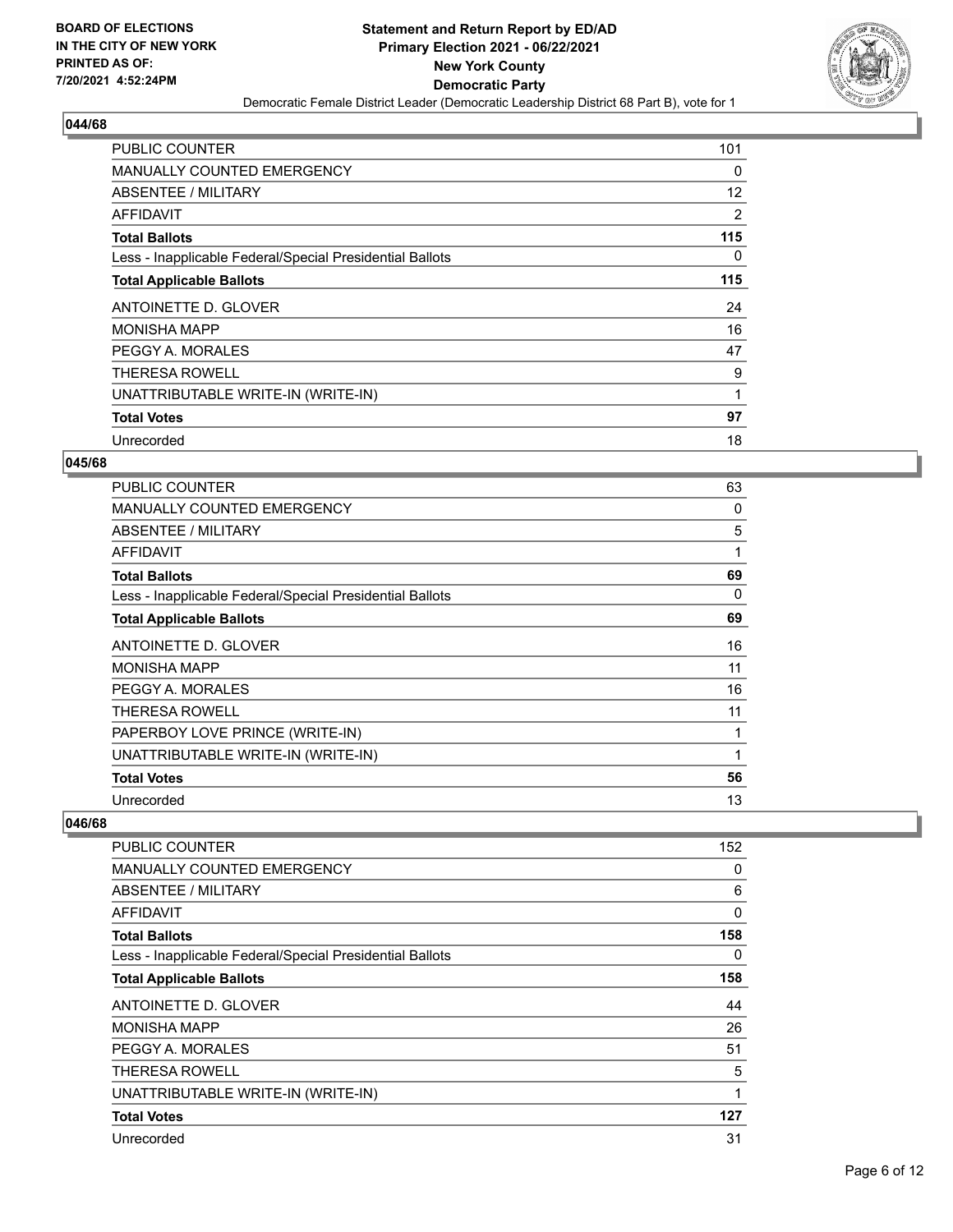

| <b>PUBLIC COUNTER</b>                                    | 60             |
|----------------------------------------------------------|----------------|
| <b>MANUALLY COUNTED EMERGENCY</b>                        | 0              |
| ABSENTEE / MILITARY                                      | $\overline{2}$ |
| <b>AFFIDAVIT</b>                                         | 0              |
| <b>Total Ballots</b>                                     | 62             |
| Less - Inapplicable Federal/Special Presidential Ballots | $\Omega$       |
| <b>Total Applicable Ballots</b>                          | 62             |
| ANTOINETTE D. GLOVER                                     | 13             |
| <b>MONISHA MAPP</b>                                      | 11             |
| PEGGY A. MORALES                                         | 18             |
| <b>THERESA ROWELL</b>                                    | 7              |
| <b>Total Votes</b>                                       | 49             |
| Unrecorded                                               | 13             |

## **068/68**

| PUBLIC COUNTER                                           | 93       |
|----------------------------------------------------------|----------|
| MANUALLY COUNTED EMERGENCY                               | 0        |
| ABSENTEE / MILITARY                                      | 2        |
| AFFIDAVIT                                                | 0        |
| <b>Total Ballots</b>                                     | 95       |
| Less - Inapplicable Federal/Special Presidential Ballots | $\Omega$ |
| <b>Total Applicable Ballots</b>                          | 95       |
| ANTOINETTE D. GLOVER                                     | 22       |
| <b>MONISHA MAPP</b>                                      | 15       |
| PEGGY A. MORALES                                         | 31       |
| <b>THERESA ROWELL</b>                                    | 14       |
| <b>Total Votes</b>                                       | 82       |
| Unrecorded                                               | 13       |

| <b>PUBLIC COUNTER</b>                                    | 134 |
|----------------------------------------------------------|-----|
| MANUALLY COUNTED EMERGENCY                               | 0   |
| ABSENTEE / MILITARY                                      | 10  |
| AFFIDAVIT                                                | 0   |
| <b>Total Ballots</b>                                     | 144 |
| Less - Inapplicable Federal/Special Presidential Ballots | 0   |
| <b>Total Applicable Ballots</b>                          | 144 |
| ANTOINETTE D. GLOVER                                     | 33  |
| <b>MONISHA MAPP</b>                                      | 10  |
| PEGGY A. MORALES                                         | 62  |
| <b>THERESA ROWELL</b>                                    | 13  |
| <b>Total Votes</b>                                       | 118 |
| Unrecorded                                               | 26  |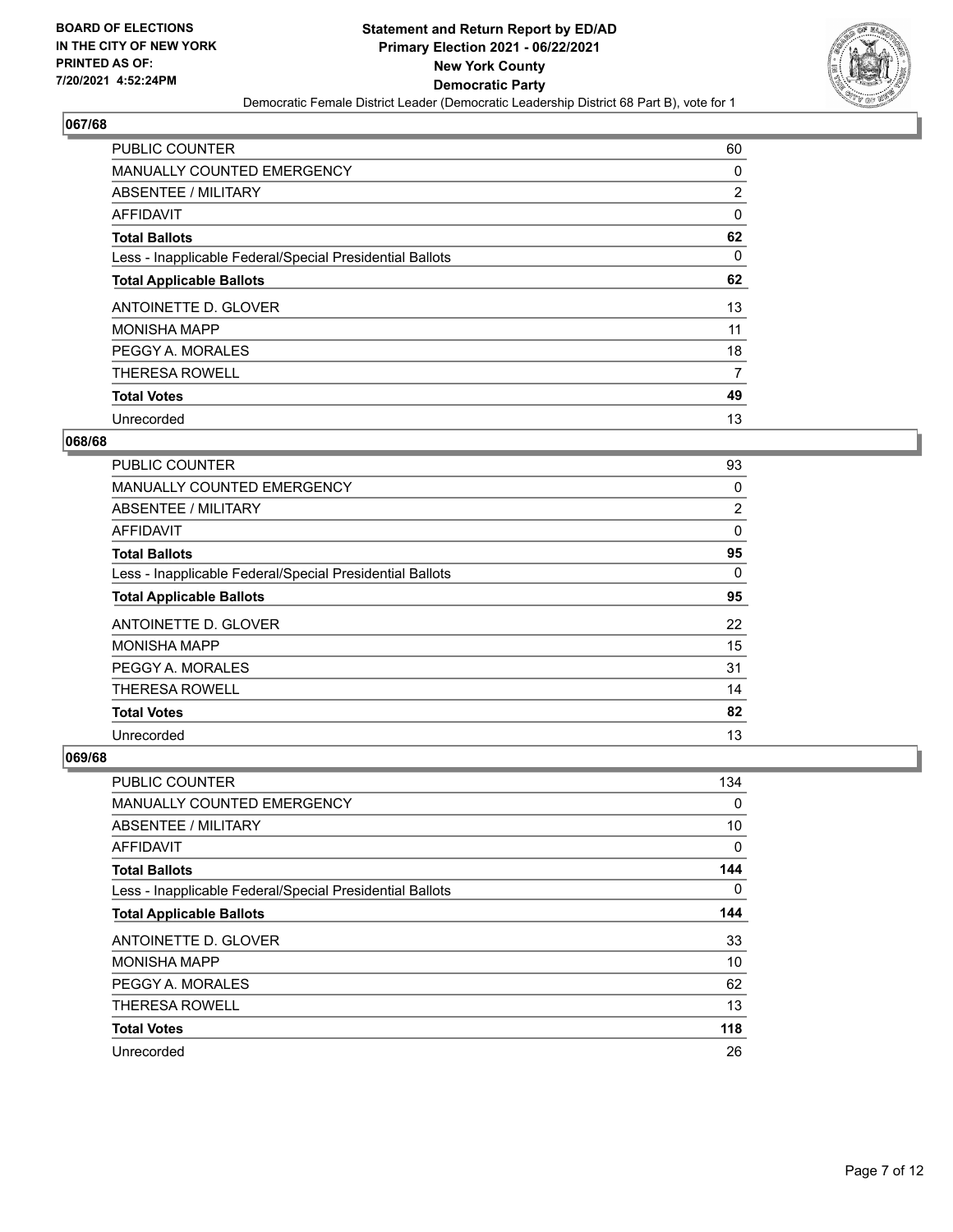

| <b>PUBLIC COUNTER</b>                                    | 69       |
|----------------------------------------------------------|----------|
| <b>MANUALLY COUNTED EMERGENCY</b>                        | 0        |
| ABSENTEE / MILITARY                                      | 3        |
| <b>AFFIDAVIT</b>                                         | 2        |
| <b>Total Ballots</b>                                     | 74       |
| Less - Inapplicable Federal/Special Presidential Ballots | $\Omega$ |
| <b>Total Applicable Ballots</b>                          | 74       |
| ANTOINETTE D. GLOVER                                     | 20       |
| <b>MONISHA MAPP</b>                                      | 6        |
| PEGGY A. MORALES                                         | 27       |
| <b>THERESA ROWELL</b>                                    | 11       |
| <b>Total Votes</b>                                       | 64       |
| Unrecorded                                               | 10       |

# **072/68**

| PUBLIC COUNTER                                           | 83       |
|----------------------------------------------------------|----------|
| <b>MANUALLY COUNTED EMERGENCY</b>                        | 0        |
| <b>ABSENTEE / MILITARY</b>                               | 12       |
| <b>AFFIDAVIT</b>                                         | 3        |
| <b>Total Ballots</b>                                     | 98       |
| Less - Inapplicable Federal/Special Presidential Ballots | $\Omega$ |
| <b>Total Applicable Ballots</b>                          | 98       |
| ANTOINETTE D. GLOVER                                     | 18       |
| <b>MONISHA MAPP</b>                                      | 19       |
| PEGGY A. MORALES                                         | 28       |
| THERESA ROWELL                                           | 8        |
| MELISSA MARK VIVERITO (WRITE-IN)                         | 1        |
| MELISSA MARK-VIVERITO (WRITE-IN)                         | 1        |
| <b>Total Votes</b>                                       | 75       |
| Unrecorded                                               | 23       |

| <b>PUBLIC COUNTER</b>                                    | 130 |
|----------------------------------------------------------|-----|
| <b>MANUALLY COUNTED EMERGENCY</b>                        | 0   |
| ABSENTEE / MILITARY                                      | 7   |
| AFFIDAVIT                                                | 0   |
| <b>Total Ballots</b>                                     | 137 |
| Less - Inapplicable Federal/Special Presidential Ballots | 0   |
| <b>Total Applicable Ballots</b>                          | 137 |
| ANTOINETTE D. GLOVER                                     | 31  |
| <b>MONISHA MAPP</b>                                      | 19  |
| PEGGY A. MORALES                                         | 50  |
| <b>THERESA ROWELL</b>                                    | 8   |
| <b>Total Votes</b>                                       | 108 |
| Unrecorded                                               | 29  |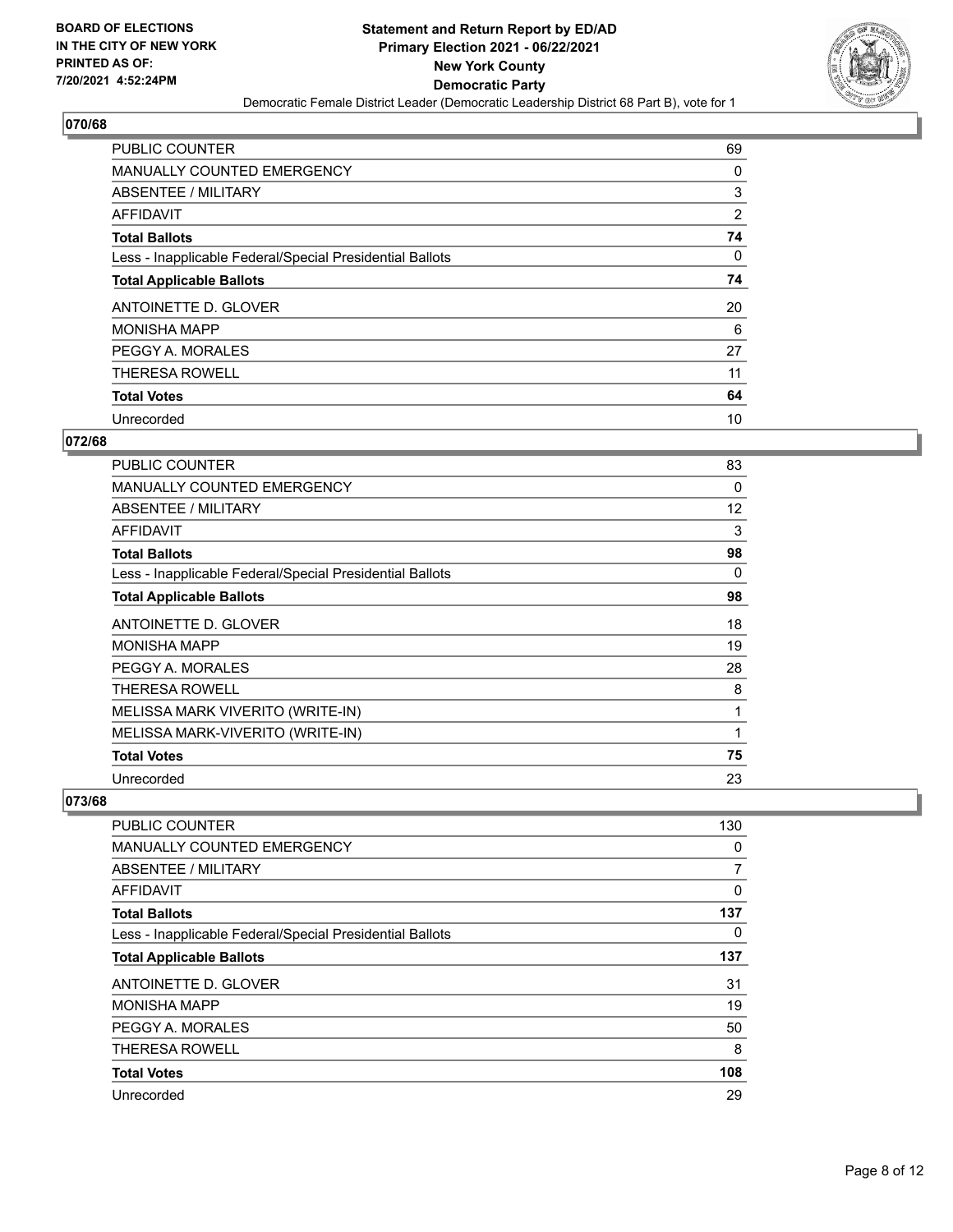

| <b>PUBLIC COUNTER</b>                                    | 116      |
|----------------------------------------------------------|----------|
| <b>MANUALLY COUNTED EMERGENCY</b>                        | $\Omega$ |
| ABSENTEE / MILITARY                                      | 20       |
| <b>AFFIDAVIT</b>                                         | 3        |
| <b>Total Ballots</b>                                     | 139      |
| Less - Inapplicable Federal/Special Presidential Ballots | $\Omega$ |
| <b>Total Applicable Ballots</b>                          | 139      |
| ANTOINETTE D. GLOVER                                     | 14       |
| <b>MONISHA MAPP</b>                                      | 20       |
| PEGGY A. MORALES                                         | 61       |
| <b>THERESA ROWELL</b>                                    | 4        |
| <b>Total Votes</b>                                       | 99       |
| Unrecorded                                               | 40       |

## **079/68**

| PUBLIC COUNTER                                           | 187      |
|----------------------------------------------------------|----------|
| <b>MANUALLY COUNTED EMERGENCY</b>                        | 0        |
| ABSENTEE / MILITARY                                      | 9        |
| <b>AFFIDAVIT</b>                                         |          |
| <b>Total Ballots</b>                                     | 197      |
| Less - Inapplicable Federal/Special Presidential Ballots | $\Omega$ |
| <b>Total Applicable Ballots</b>                          | 197      |
| ANTOINETTE D. GLOVER                                     | 43       |
| <b>MONISHA MAPP</b>                                      | 46       |
| PEGGY A. MORALES                                         | 66       |
| <b>THERESA ROWELL</b>                                    | 9        |
| <b>Total Votes</b>                                       | 164      |
| Unrecorded                                               | 33       |

| <b>PUBLIC COUNTER</b>                                    | 83 |
|----------------------------------------------------------|----|
| <b>MANUALLY COUNTED EMERGENCY</b>                        | 0  |
| ABSENTEE / MILITARY                                      | 5  |
| AFFIDAVIT                                                | 1  |
| <b>Total Ballots</b>                                     | 89 |
| Less - Inapplicable Federal/Special Presidential Ballots | 0  |
| <b>Total Applicable Ballots</b>                          | 89 |
| ANTOINETTE D. GLOVER                                     | 21 |
| <b>MONISHA MAPP</b>                                      | 17 |
| PEGGY A. MORALES                                         | 33 |
| <b>THERESA ROWELL</b>                                    | 5  |
| <b>Total Votes</b>                                       | 76 |
| Unrecorded                                               | 13 |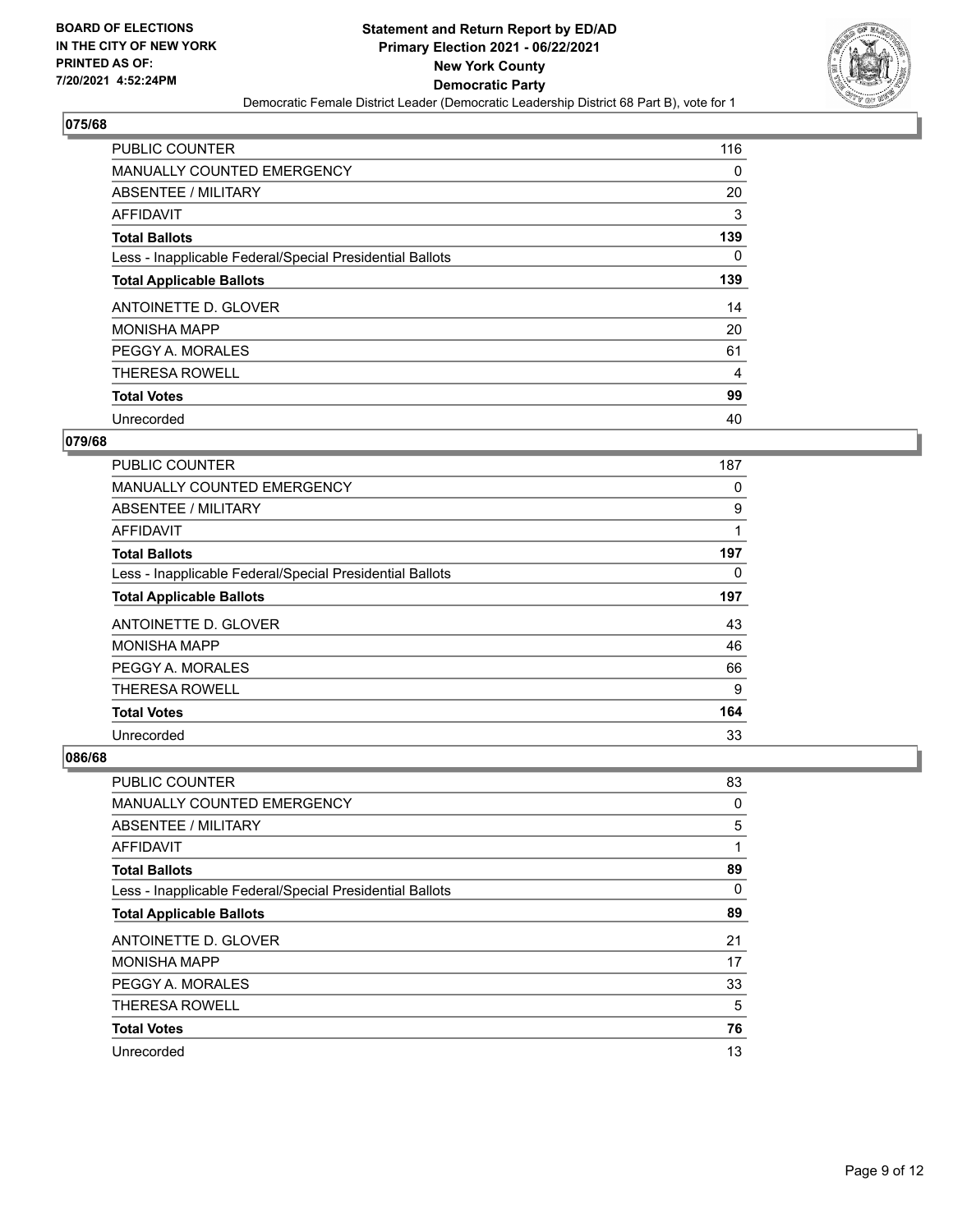

| <b>PUBLIC COUNTER</b>                                    | 126      |
|----------------------------------------------------------|----------|
| <b>MANUALLY COUNTED EMERGENCY</b>                        | 0        |
| ABSENTEE / MILITARY                                      | 10       |
| <b>AFFIDAVIT</b>                                         | 0        |
| <b>Total Ballots</b>                                     | 136      |
| Less - Inapplicable Federal/Special Presidential Ballots | $\Omega$ |
| <b>Total Applicable Ballots</b>                          | 136      |
| ANTOINETTE D. GLOVER                                     | 26       |
| <b>MONISHA MAPP</b>                                      | 22       |
| PEGGY A. MORALES                                         | 52       |
| <b>THERESA ROWELL</b>                                    | 10       |
| <b>Total Votes</b>                                       | 110      |
| Unrecorded                                               | 26       |

## **088/68**

| PUBLIC COUNTER                                           | 97       |
|----------------------------------------------------------|----------|
| MANUALLY COUNTED EMERGENCY                               | 0        |
| ABSENTEE / MILITARY                                      | 2        |
| AFFIDAVIT                                                | 0        |
| <b>Total Ballots</b>                                     | 99       |
| Less - Inapplicable Federal/Special Presidential Ballots | $\Omega$ |
| <b>Total Applicable Ballots</b>                          | 99       |
| ANTOINETTE D. GLOVER                                     | 18       |
| <b>MONISHA MAPP</b>                                      | 9        |
| PEGGY A. MORALES                                         | 48       |
| <b>THERESA ROWELL</b>                                    | 3        |
| <b>Total Votes</b>                                       | 78       |
| Unrecorded                                               | 21       |

| <b>PUBLIC COUNTER</b>                                    | 139 |
|----------------------------------------------------------|-----|
| <b>MANUALLY COUNTED EMERGENCY</b>                        | 0   |
| ABSENTEE / MILITARY                                      | 9   |
| AFFIDAVIT                                                | 0   |
| <b>Total Ballots</b>                                     | 148 |
| Less - Inapplicable Federal/Special Presidential Ballots | 0   |
| <b>Total Applicable Ballots</b>                          | 148 |
| ANTOINETTE D. GLOVER                                     | 34  |
| <b>MONISHA MAPP</b>                                      | 14  |
| PEGGY A. MORALES                                         | 63  |
| <b>THERESA ROWELL</b>                                    | 4   |
| <b>Total Votes</b>                                       | 115 |
| Unrecorded                                               | 33  |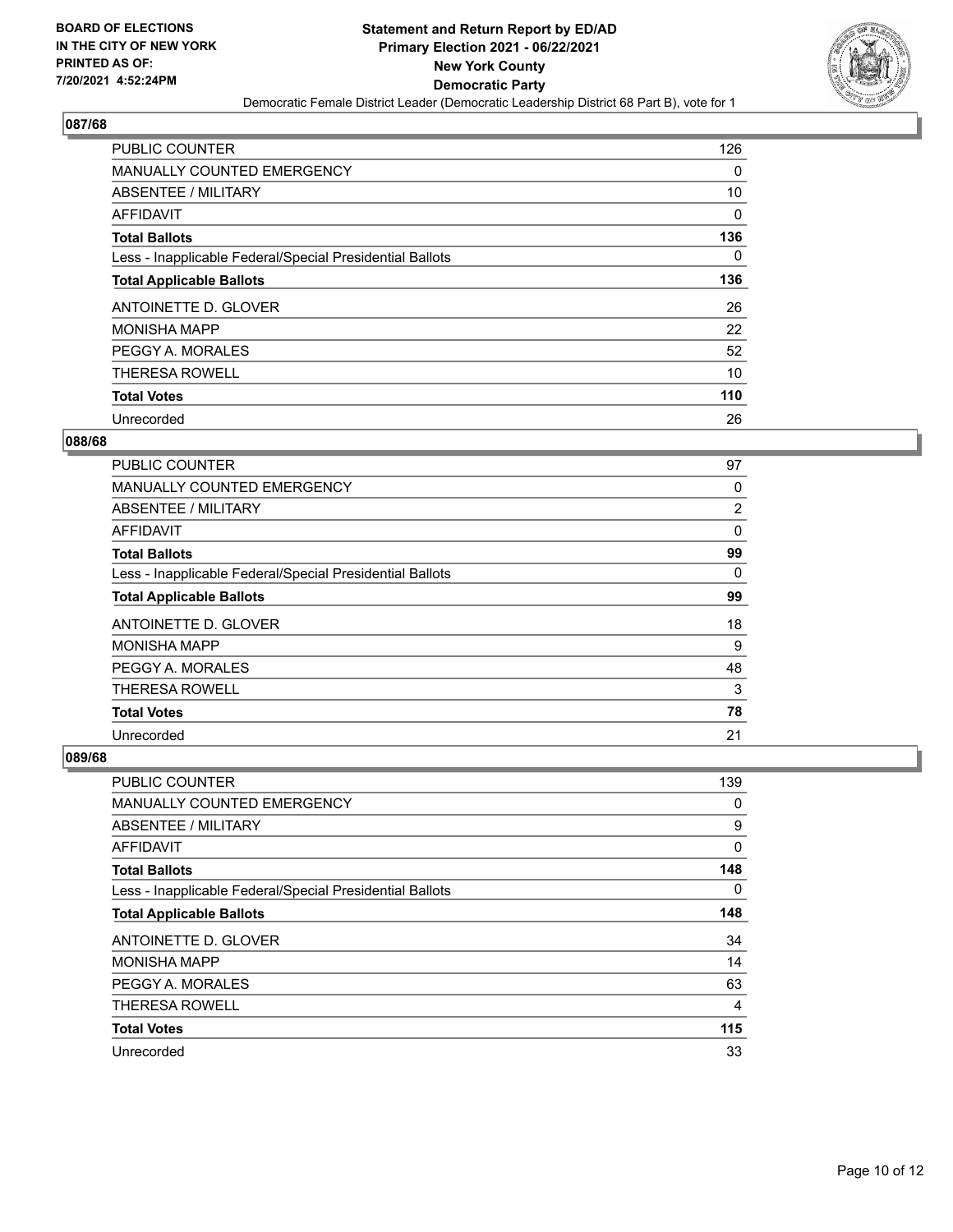

| <b>PUBLIC COUNTER</b>                                    | 55       |
|----------------------------------------------------------|----------|
| MANUALLY COUNTED EMERGENCY                               | 0        |
| ABSENTEE / MILITARY                                      | 5        |
| AFFIDAVIT                                                | 0        |
| <b>Total Ballots</b>                                     | 60       |
| Less - Inapplicable Federal/Special Presidential Ballots | $\Omega$ |
| <b>Total Applicable Ballots</b>                          | 60       |
| ANTOINETTE D. GLOVER                                     | 13       |
| <b>MONISHA MAPP</b>                                      | 3        |
| PEGGY A. MORALES                                         | 23       |
| <b>THERESA ROWELL</b>                                    | 5        |
| <b>Total Votes</b>                                       | 44       |
| Unrecorded                                               | 16       |